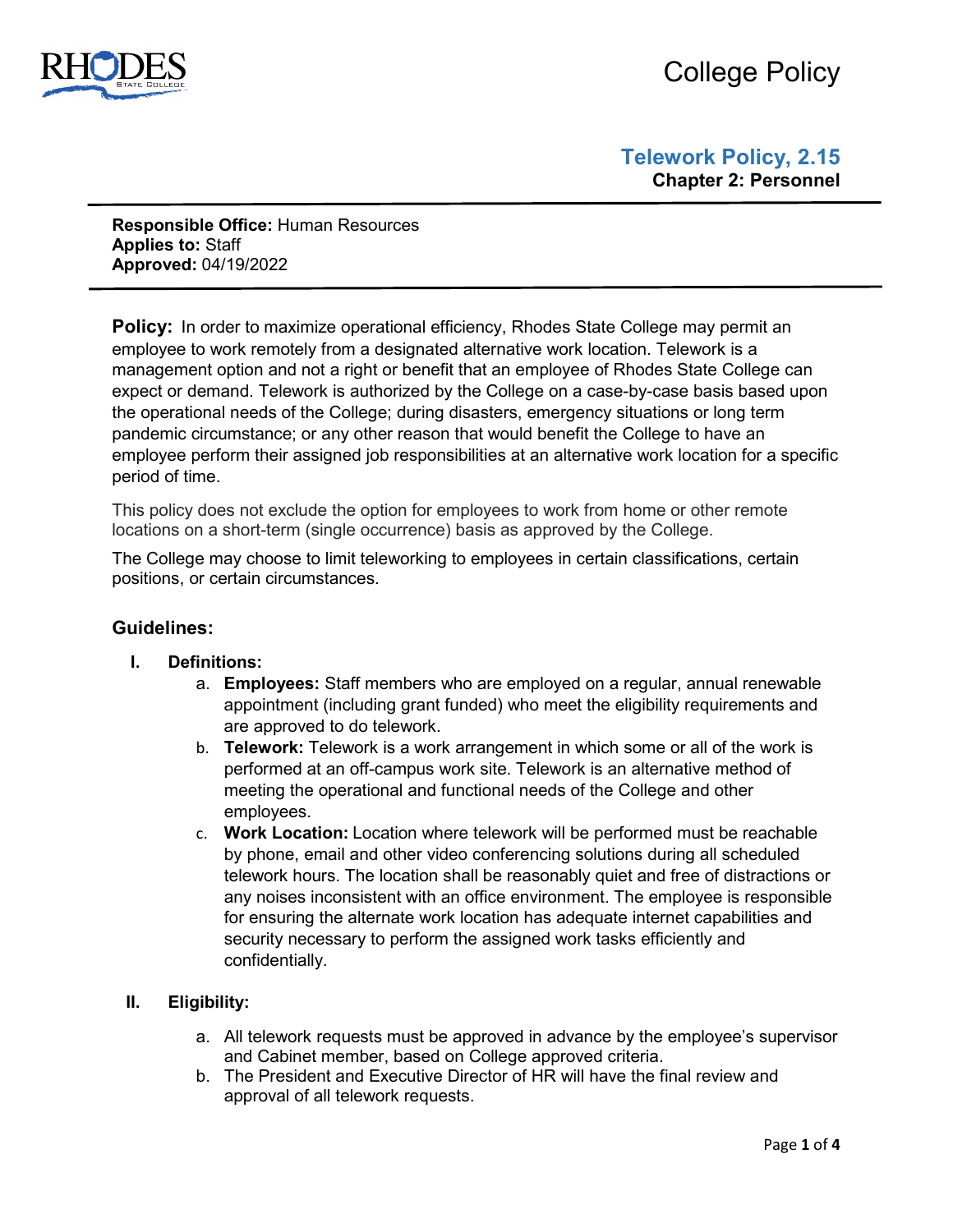

- c. In order for an employee to be eligible to submit a telework request, all of the following criteria must be met:
	- i. The duties to be completed via telework must be pre-defined, task based, and able to be performed from an alternate work location in a cost effective manner.
	- ii. Employees must be able to function throughout the scheduled work day without encumbrances, including the loss of internet services, or nonwork-related appointments just as if they were on campus.
	- iii. Employees must work during scheduled work hours.
	- iv. The employee shall not have an active discipline and shall not be the current subject of an administrative or internal investigation.
	- v. The employee shall not be on a medical leave or on any other type of leave of absence.

## **III. Terms and Conditions of Telework:**

- a. A teleworker's duties, obligations, responsibilities, and conditions of employment with the College will be unaffected by telework.
- b. A teleworker shall not perform any duties associated with outside employment during scheduled working hours unless the employee uses appropriate accrued leave. This prohibition includes the use of any College equipment, software, online computer systems, or supplies to perform any duties associated with the outside employment.
- c. During scheduled working hours, teleworkers shall utilize accrued leave when providing direct care for dependents (adult and minors).
- d. An employee who is approved for telework shall perform his or her duties at the designated alternative work location during all scheduled work hours.
- e. The College maintains the right to require the employee to change the telework schedule permanently and/or temporarily based on operational needs with as much advanced notice as possible.
- f. Reporting, equipment, and alternative work location guidelines may be outlined in the employee's teleworking agreement.
- g. Permission to telework is revocable at any time, at the discretion of the supervisor and the appropriate Cabinet member. The revocation of permission to telework shall not be considered a form of discipline.
- h. Telework is covered under the State of Ohio workers' compensation law for injuries occurring in the course of and arising out of the performance of official duties at the main office or alternate work location. An employee authorized to telework, or someone acting on the employee's behalf shall, before the end of the shift, notify the employee's supervisor of any accident or injury that occurs at the employee's normal report-in location or alternate work location. The supervisor and employee are required to follow applicable policies regarding the reporting of injuries for employees injured while at work. Other than for the injuries discussed above in this section of the policy, the College is not liable for any accidents or injuries resulting from the teleworker's failure to comply with all safety and health rules and regulations or any violation of this policy.
- i. The College is not liable for damages to the teleworker's personal or real property while the teleworker is working at the teleworker's normal report-in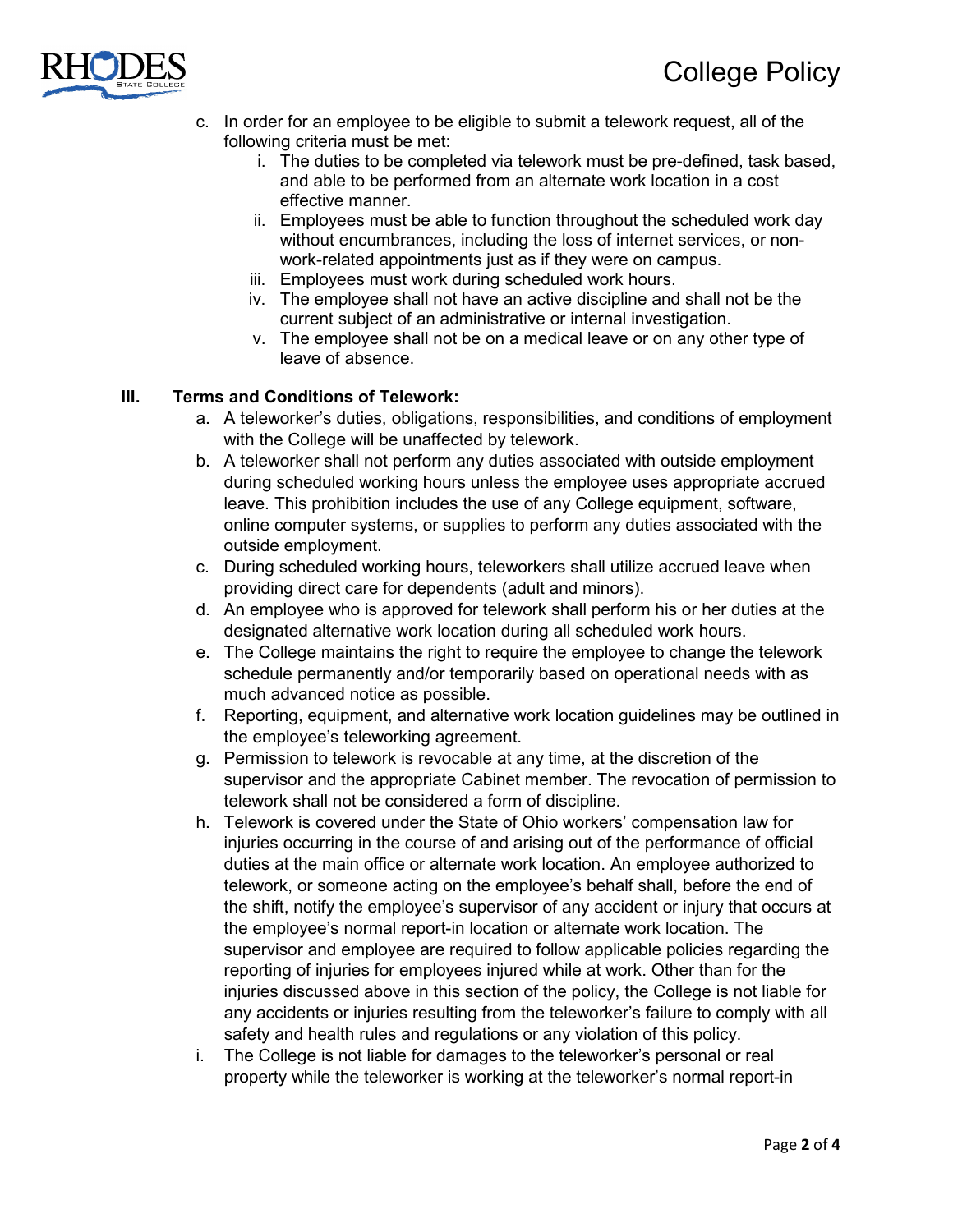

location or alternate work location, except to the extent adjudicated to be liable under Ohio law.

- j. Employees must comply with all public records obligations. Records retention schedules, public records law, and all College policies relating to records apply to telework.
- k. At all relevant times, a teleworker must comply with the existing policies and procedures of the College. A teleworker who fails to comply with these policies and/or a teleworking agreement may be disciplined, up to and including termination.

## **IV. Equipment and Supplies**

- a. All equipment, furniture, software, supplies, or other materials purchased or maintained by the employer are to be used only by the teleworker and only for the employer's business in accordance with College policies.
- b. Any items purchased by the employer remain the property of the employer and must be returned upon the request of the College. Items must be returned in good condition, subject to normal wear and tear.
- c. The teleworker will be responsible for the cost of maintenance, repair, and operation of personal equipment or services not provided by the College, including secure internet access. The College assumes no liability in regard to damage or loss of property owned by the employee at the alternate work location.

#### **V. Timekeeping**

- a. Non-exempt employees shall maintain accurate records that set forth actual time spent doing College work. All employees scheduled to telework must comply with the College leave procedures in the event of sick, vacation, or other applicable leave.
- b. An employee must have prior approval from their supervisor to work any overtime or to change their schedule when teleworking, in accordance with College policies.
- c. For accountability purposes, employees should be able to provide evidence of work completed within their operational deadlines and standards. All work performed while in teleworking status is subject to review at the discretion of the Cabinet Member, President or the Executive Director of Human Resources.

#### **VI. Contact**

All questions can be directed to the Executive Director of Human Resources.

#### **Related Policies or Procedures:**

[Telework Procedure 2.15\(a\)](https://www.rhodesstate.edu/_files/telework-procedure-2.15a.pdf) [Supervisor Guidelines for Implementing Telework Policy Procedure 2.15\(b\)](https://www.rhodesstate.edu/_files/telework-guidelines-for-supervisors-2.15b.pdf) Telework Agreement Form Telework Feasibility Assessment [Remote use of Rhodes State College Resources Procedure 2.15\(c\)](https://www.rhodesstate.edu/_files/remote-use-of-rhodes-state-college-resources-procedure-2.15c.pdf)